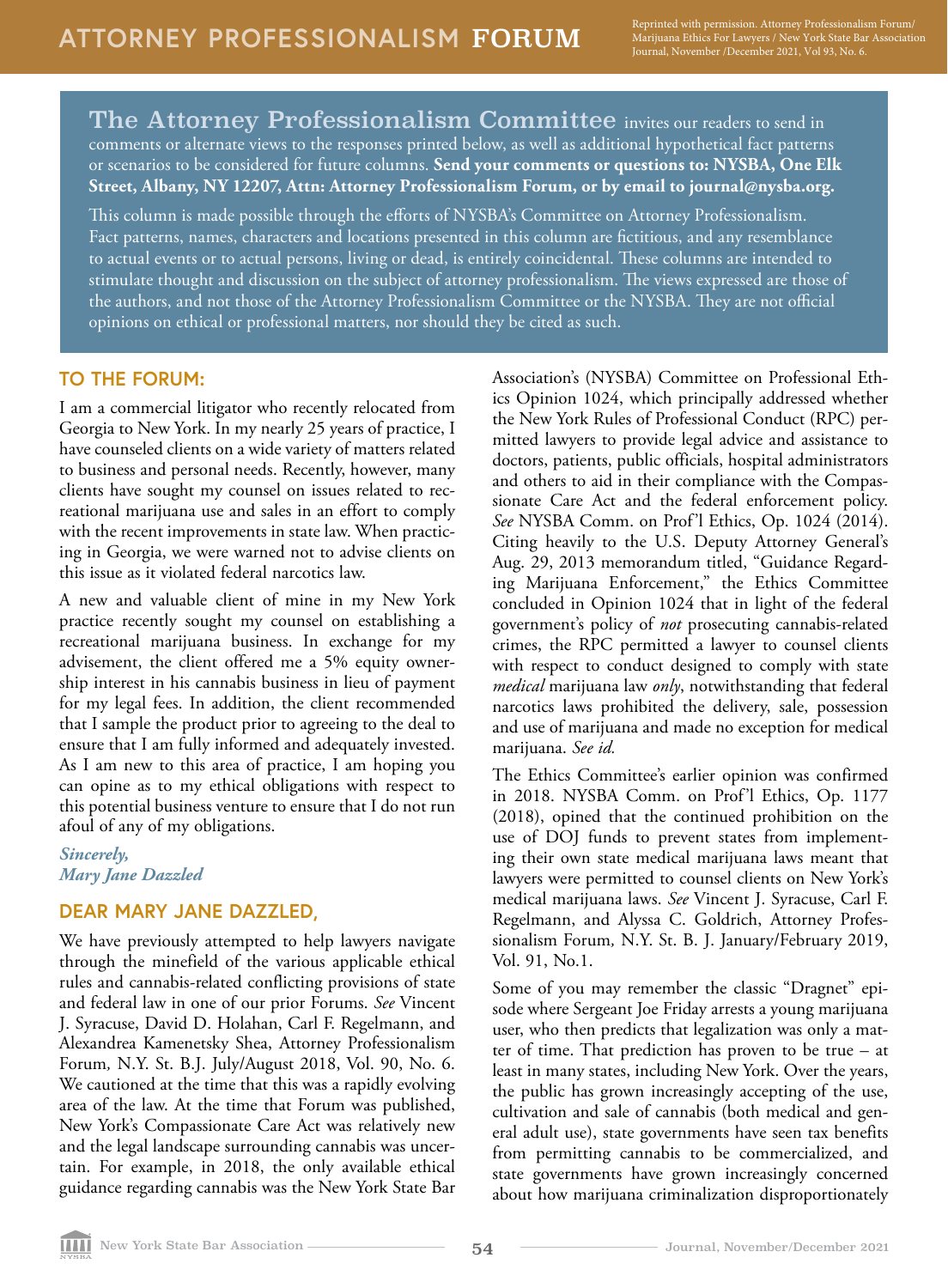# **ATTORNEY PROFESSIONALISM** FORUM

impacts minority communities. Notably, New York has now legalized use of cannabis and with the March 31, 2021 passage of the Marijuana Reform and Taxation Act (MRTA), has provided a legislative framework for businesses to cultivate, process, deliver and sell cannabis at the retail level. Moreover, the governor has appointed the executive director of the Office of Cannabis Management and the governor and Legislature have now appointed the five members of the Cannabis Control Board, so regulations for commercial cannabis will be promulgated in the next few months, followed by applications for the various types of licenses for cultivation, processing, delivery and sale (among others) that the MRTA authorizes.

With MRTA's passage, the State Bar reconsidered its prior ethical guidance that restricted an attorney's ability to counsel clients as to the use and sale of *medical*  marijuana as permitted by the Compassionate Care Act. To that end, the Ethics Committee recently issued Ethics Opinion 1225, which expressed a strong affirmation of New York's commitment to the newly authorized commercial cannabis industry. *See* NYSBA Comm. on Prof'l Ethics, Op. 1225 (2021). The rationale of Opinion 1225 appears to support counseling and representing adult-use cannabis companies to comply with the recently enacted Marijuana Regulation and Taxation Act, thereby giving lawyers the green light to counsel clients on virtually all issues related to commercial cannabis, including its use, growth, processing, delivery, and sale. *See id.* 

Prior to Ethics Opinion 1225, the NYSBA Ethics Committee had not dealt squarely with the issue of adult use as opposed to medical use. Now, however, taking into consideration the Marijuana Regulation and Taxation Act, the RPC permits attorneys to advise clients as to what conduct complies with the Marijuana Regulation and Taxation Act and even permits attorneys to use marijuana for recreational purposes, as well as grow marijuana at home (when such activity is allowed for all New Yorkers) without running afoul of their ethical obligations under the RPC.

As in many prior ethics opinions, the Ethics Committee in Opinion 1225 focused on the ongoing federal non-enforcement policy in its new guidance, except this time viewing the issue under a wider lens. While the use, sale and cultivation of cannabis is still largely illegal under federal law, the federal government (as a matter of Department of Justice policy and pursuant to Congressional funding restrictions) does not prosecute cannabis businesses for violations of the federal Controlled Substances Act so long as such violations are deemed compliant with an established state legislative and regulatory scheme such as those authorizing the growth, processing, distribution, sale and consumption of medical marijua-



na. Although the federal restrictions are formally focused on medical marijuana businesses rather than adult use, the Ethics Committee noted:

. . . the Department of Justice has not, to our knowledge, taken any public position on federal enforcement that distinguishes between medical and recreational marijuana laws in the states . . . . [I] t seems fair to say that for nearly a decade federal forbearance in the enforcement of federal narcotics laws has been equally applied to state laws legalizing recreational marijuana and to state laws legalizing medical marijuana.

#### *See* NYSBA Comm. on Prof'l Ethics, Op. 1225 (2021).

Next, the committee noted that the Marijuana Regulation and Taxation Act's comprehensive licensing and regulatory system is the type of broad state enforcement system to which the federal government has given deference. *See id.* The committee further noted that without the aid of lawyers assisting clients with license applications and with the "complex regulatory system" for cultivation, distribution, possession, sale and use, "the recreational marijuana regulatory system would, in our view, likely break down or grind to a halt. The participation of attorneys thus secures the benefits of the